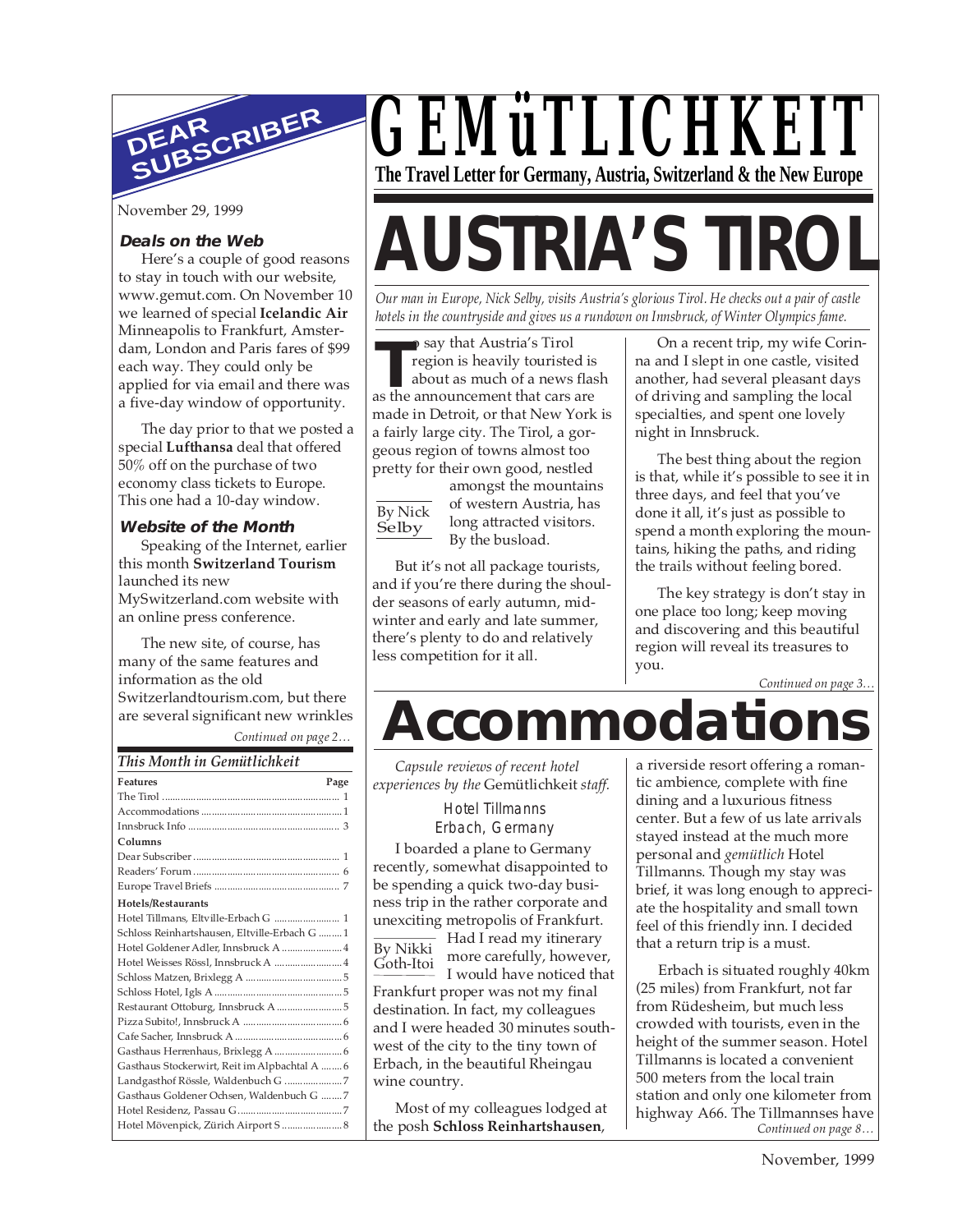#### *DEAR SUBSCRIBER*

#### *Continued from page 1* and more to come.

First, there is the capability for each user to create his or her own travel profile and folder. You sign in, provide name, street address, email address, phone number and a password. From that point on, when you see something interesting you simply add it to your folder.

From the main page's basic offerings — summer, winter, business, wellness, youth, cities — we chose "winter" and were presented with a list of perhaps 30 winter resorts. We picked Leukerbad, a notso-well-known-by-Americans village tucked into the mountains just north of the Rhône river, above Sierre. On the Leukerbad page was information one would expect: tourist office info, a brief description of the area including a "more info on Leukerbad" link, a list of events, a list of Leukerbad hotels with websites, and the price for two and seven-day ski packages.

Also on the page are a couple of features above and beyond the usual tourist authority website. The most intriguing of these is the "online help desk." Here users can connect online to a real person and, using their computer keyboard, ask questions and make reservations. Of course, these matters can also be handled by email, but with much less immediacy. One downside for U.S. users; the help desk is currently only open Monday through Friday from 0800

#### to 1800, Zürich time.

Early next year there will also be an international toll-free information phone line that will provide a voice connection to an actual person at Switzerland Tourism.

Another interesting and potentially useful feature is one which enables users to write destination reviews. Maybe you were especially pleased or displeased (hard to imagine in Switzerland) with a place. Click on "Write Review" and make your views known. You can also read previous reviews left there by other users

Down the road it is possible the site may be used to sell unused travel inventory on short notice. A priceline.com-style online auction would be a way for Swiss hotels facing a weekend with unrented rooms to quickly get rid of some of their unused inventory.

This site, which is easily the best of its kind we've seen, is well-organized and attractive but in the couple of hours we spent exploring it, we noted some drawbacks.

First, and most important, is the speed at which pages come up on your screen — too slow. Even with our office cable modem connections, which run many times faster than a 56K phone modem, some pages took more than just a few seconds to load.

One would also hope for more hotels. We assume the database is limited to members of the Swiss Hotel Association, but that may not be enough to satisfy some travelers. A search for three-star hotels in Zermatt, for example, yielded none. And, though a restaurant is something not usually booked from the U.S., the site apparently doesn't list any. A strange omission.

However, this a brand new site and there are bound to be a few early glitches in such an ambitious undertaking (MySwitzerland.com is published in six languages). If Switzerland is on your itinerary, plan to spend a few hours on this promising web site.

#### **New Hitler Documentation Center**

Last month we talked about how Germany has allowed few reminders of the war. At that time we hadn't heard about the new \$2.2 million center in Berchtesgaden that documents Hitler's time in that area.

The center, which opened October 20, shows how Nazi propaganda was created at Hitler's Obersalzberg complex and how military leaders commanded their forces from the mountain retreat. — RHB

#### **Notes for Readers**

• Foreign currency prices are converted to U.S. dollars at the exchange rate in effect at the time of publication.

• Hotel prices listed are for one night. Discounts are often available for longer stays.

• All hotel prices include breakfast unless otherwise noted.

• Local European telephone area codes carry the "0" required for in-country dialing. To phone establishments from outside the country, such as from the USA, do not dial the first "0".

| VOI. 13, No. 11 $\overline{GEMWTLICHKEIT}$                                                                                                |                                                                      | <b>HOTEL RESTAURANT RATING KEY</b>                            |                   |                            |            |
|-------------------------------------------------------------------------------------------------------------------------------------------|----------------------------------------------------------------------|---------------------------------------------------------------|-------------------|----------------------------|------------|
| November, 1999                                                                                                                            | The Travel Letter for Germany, Austria, Switzerland & the New Europe | <b>Rating Scale</b>                                           | <b>Scale</b>      | <b>Restaurant Criteria</b> |            |
|                                                                                                                                           |                                                                      | Excellent                                                     | $16 - 20$         | Food                       | 65%        |
| Publishers:                                                                                                                               | Robert H. & Elizabeth S. Bestor                                      | Above Average                                                 | $12 - 15$         | Service                    | 20%        |
| Editor:                                                                                                                                   | Robert H. Bestor                                                     | Average                                                       | $8 - 11$          | Atmosphere                 | 15%        |
| Contributors:                                                                                                                             | C. Fischer, R. Holliday,                                             | Adequate                                                      | $4 -$             |                            |            |
|                                                                                                                                           | Nikki Goth Itoi, Nick Selby                                          | Unacceptable                                                  | -3<br>0<br>$\sim$ |                            |            |
| Web Master:                                                                                                                               | Paul T. Merschdorf                                                   | <b>Hotel Rating Criteria</b>                                  |                   | <b>Value Rating</b>        | Scale      |
| <b>Consulting Editor:</b>                                                                                                                 | Thomas P. Bestor                                                     | People/Service                                                | 30%               | Outstanding Value          | $17 - 20$  |
| <b>Subscription Dept:</b>                                                                                                                 | Andy Bestor, K. Steffans                                             | Location/Setting                                              | 15%               | Very Good Value            | $12 - 16$  |
|                                                                                                                                           |                                                                      | Guestrooms                                                    | 30%               | Average Value              | -11<br>9 - |
| Gemütlichkeit (ISSN 10431756) is published monthly by UpCountry Publish-                                                                  |                                                                      | Public rooms                                                  | 5%                | Below Average Value        | $5 - 8$    |
| ing, 288 Ridge Road, Ashland OR 97520. TOLL FREE: 1-800/521-6722 or 541/<br>488-8462, fax: 541/488-8468, e-mail gemut@mind.net. Web site: |                                                                      | Facilities/Restaurant                                         | 20%               | A Rip-Off                  | $0 -$<br>Δ |
| www.gemut.com. Subscriptions are \$67 per year for 12 issues. While every                                                                 |                                                                      |                                                               |                   |                            |            |
| effort is made to provide correct information in this publication, the publishers                                                         |                                                                      | Special @ Designation                                         |                   |                            |            |
| can make no quarantees regarding accuracy.                                                                                                |                                                                      |                                                               |                   |                            |            |
|                                                                                                                                           |                                                                      | By virtue of location, decor, charm, warmth of management, or |                   |                            |            |
| <b>POSTMASTER: SEND ADDRESS CHANGES TO:</b><br>Gemütlichkeit, 288 Ridge Road., Ashland OR 97520                                           |                                                                      | combination thereof, an especially pleasant establishment.    |                   |                            |            |
|                                                                                                                                           |                                                                      |                                                               |                   |                            |            |
| Gemütlichkeit                                                                                                                             | 2                                                                    |                                                               |                   | November, 1999             |            |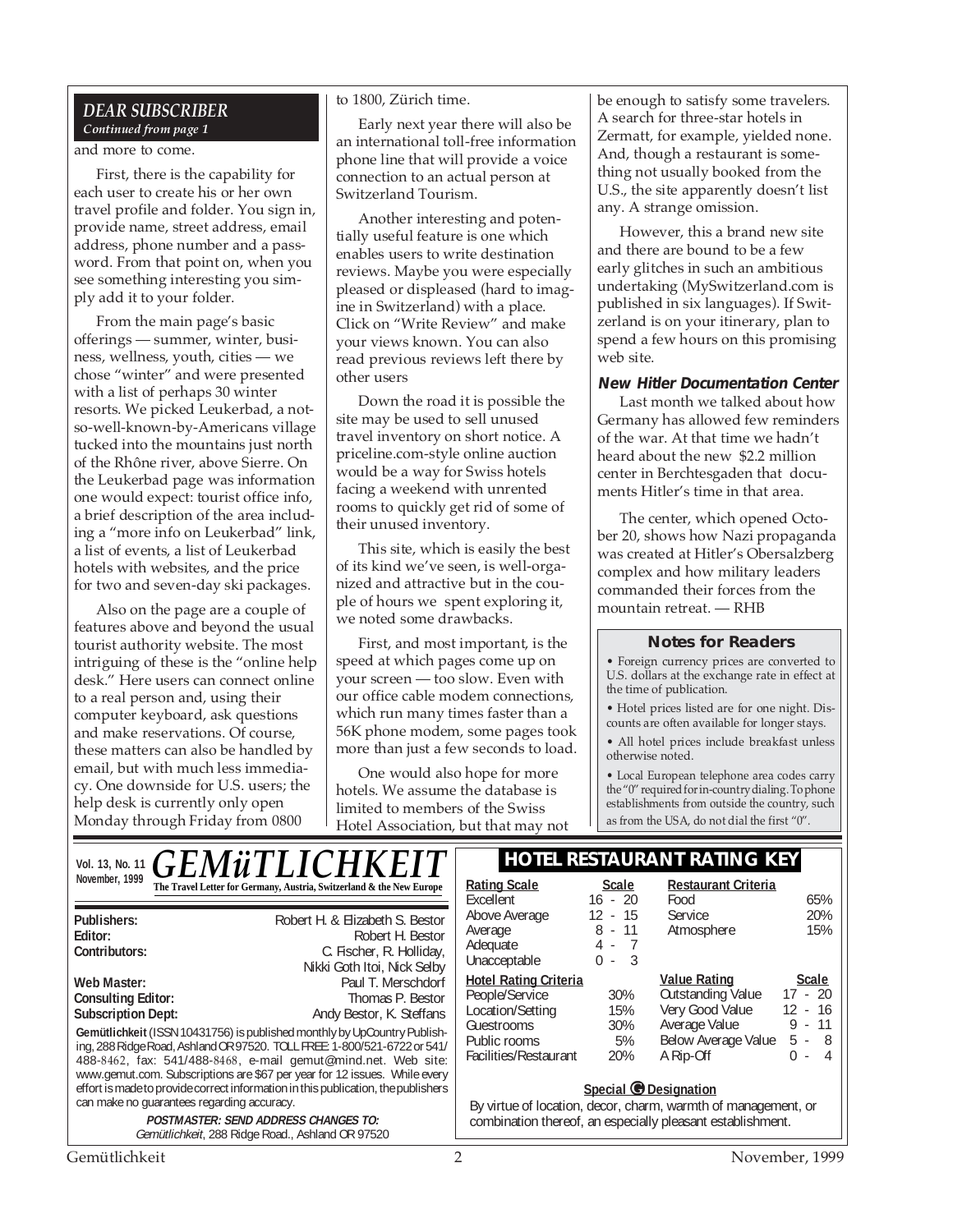### *Continued from page 1*

Tirol is well-known for its outdoor activities, with possibilities for all levels and ranges of hiking, climbing, skiing, swimming, trekking, tramping, snowshoeing and snowboarding, as well as fishing in its many rivers and streams.

Don't panic, more traditional attractions will keep you cheerfully occupied: for example, stunningly opulent rococo architecture and dramatic views from the **Hungerburg**, which is ascended by cable-car in stomach-tingling delight. Innsbruck's royal **Kaiserliche Hofburg** and jaw-dropping **Goldenes Dachl** are also must sees. In fact, the early 18th century saw what amounted to a "baroque-ing" contest, drawing artisans from across Europe, including the brothers Asam, to bedazzle the region's churches.

In spring and summer, and near Christmas-time, there are free outdoor concerts throughout Tirol, with particularly good ones in Innsbruck's Hofgarten.

Not a bungee-jumping fitness guru or a member of the concertand-museum set? Between the extremes are the simply beautiful scenery and the unique familyowned shops and restaurants of the region. Wonderful and definitively *gemütlich* restaurants serve up Tirolean specialties with a smile.

No one in their right mind comes here to begin a slimming regimen, but the rich food in the region is hard to resist, with main courses like *Tiroler Rindersaftbraten* — temptingly juicy roasted beef smothered in a melted, Parmesan-like hard cheese.

For dessert (some actually even use it as a main course!), do not miss *Kaiserschmarn*. This "Emperor's Mess" is pancake nuggets laced with raisins and chopped almonds, doused in rich, Austrian rum and dusted with powdered sugar.

Little family-run shops dot the countryside, turning out some of the

#### *THE TIROL* **Innsbruck Info**

**Population:** 120,000

**Altitude:** 1,886 feet

#### **Distance From:**

| Salzburg |  |
|----------|--|
| Vienna   |  |
| Munich   |  |
| Hamburg  |  |

 $150 \text{ km} / 93 \text{ miles}$  $410 \text{ km} / 254 \text{ miles}$  $120 \mathrm{km}/74 \mathrm{miles}$  $750$  km/465 miles

#### **Tourist Information:**

The efficient Innsbruck Tourist Office in the city center seems to offer every pamphlet ever printed on the region. They also have an excellent ticket booking agency, sell ski passes, the Innsbruck Card and Innsbruck city transport tickets. There's a smaller tourist information office in the central train station.

Main Office: Burggraben 3, A-6021 Innsbruck, Tel. +43/0512/59850, fax 59850 7, email ibk.ticket@netway.at , open Monday to Saturday from 8am to 7pm, Sundays and holidays from 9am to 6pm.

#### **The Innsbruck Card:**

An exceptionally good deal, it costs 230 AS (\$17) for 24 hours and 300 AS (\$23) for 48 hours, and grants entry to all museums mentioned here, plus the Stadtturm, the Hungerbergbahn, *and* all Innsbruck public transportation.

#### **Bike Rentals:**

Despite its mountainous surroundings, the city is actually very pedalable, and the main train station rents city bikes at reasonable prices: 120 AS (\$9) for a half day to 670 AS (\$50) for a full week. Mountain bikes for a bit more.

Innsbruck Main train Station, Tel 0316 67 45 46, email rentabike@aon.at

#### **Guided Bus Tours:**

Busreisen Tirol operates daily bus tours of the old city in several languages, leaving from the Central bus station at noon and, from June to October, there is an additional 2 pm tour. Prices are 160 AS (\$12) for adults and 70 AS (\$5.25). Buy tickets at the tourist office.

finest fresh-butchered and smoked meat specialties to be had on this planet such as *Tiroler Speck*, the fabulous bacon with a flavor so fine it improves anything it's paired with.

These shops also sell a wide range of Tirolean liqueurs and schnapps, made from a variety of local fruits and berries, at very reasonable prices. Especially in winter, a glass of hot fruit tea with, say, a Tiroler *Pflaumenschnaps*, or plum liquor, is divine.

#### Innsbruck

There are two schools of thought on how to tackle Tirol: using Innsbruck as a base to discover the region, or staying in the smaller towns and making short visits to Innsbruck.

Die-hard independent travelers often scoff at Innsbruck because it's been "discovered" by the tour buses. Indeed, a walk through town on any given day will reveal several gaggles of name-tagged Globus-and-Cosmos packaged clusters, all following tour guides hoisting lollipop-shaped "Follow Me!" signs.

But before you relegate this delightful baroque city to the dross heap of travel plans, consider that tours are usually to rather interesting places — and Innsbruck certainly is that. It's also gorgeous, surrounded by dramatic Tirolean Alps. Almost every street is worth a photograph, if not a postcard.

The views stem from Innsbruck's fortuitous location in the valley of the Inn River (the town grew originally around the "*Bruck*" that crossed it), nestled perfectly between the Karwendel and the Tuxer Vorberge. Its location is such that even the least skillful photographer will come away with great shots of beautiful rococo buildings contrasted against the dramatic cliffs of the nearby mountains.

Get your bearings in the city in one of two ways - climb the **Stadturm**, which affords lovely rooftop views of the city center, or go for the gusto and take the excellent cablecar ride to the Hungerburg, a 3000 foot mountain ascent at the north end of the city. Not high enough? From the Hungerburg summit you can catch a second cable car ride to the **Hafelkarspitze** which, at 7,655 feet, offers thrilling views of the entire valley.

*Continued on page 4…* Or stay grounded with an oldfashioned horse-and-carriage ride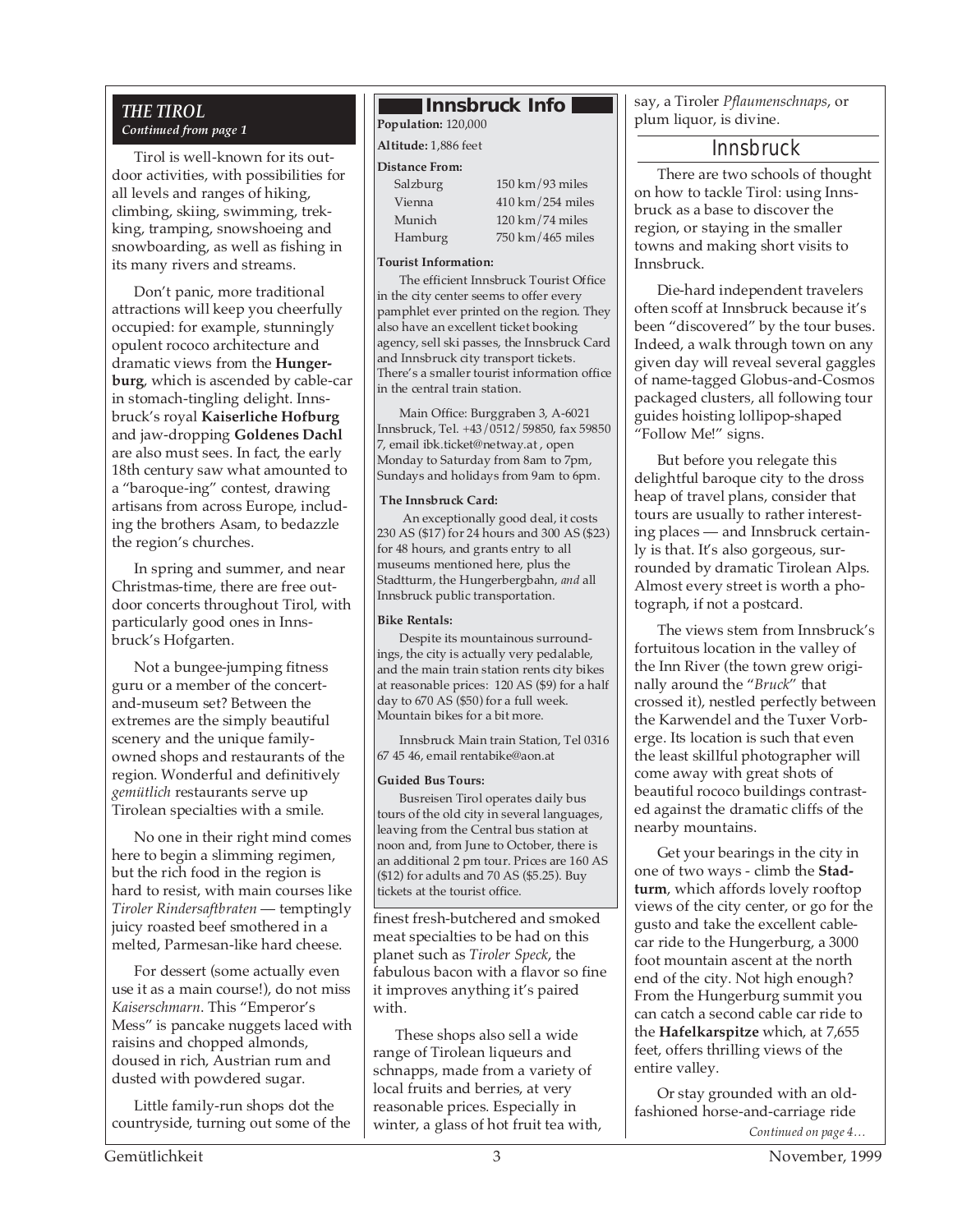#### *THE TIROL Continued from page 3*

through the cobblestoned streets of the old center; they cost 300 AS (\$23) for up to four people and leave regularly from in front of the Kaiserliche Hofburg.

Innsbruck was founded as a border town, just north of the famed Brenner Pass, in the 12th century. Beginning in the early 1400s Maximillian I, and later Empress Maria Theresa went on an extended building spree, constructing and expanding what remains the heart the city center. The famed **Kaiserliche Hofburg**, an architectural hodgepodge of a palace, is now open as a museum displaying Imperial furnishings and artworks and the gorgeous chapel. Don't miss the meticulously renovated **Gothic Cellar**, where you will marvel at the building techniques of the past and view rotating exhibitions of modern art.

The 1960s brought real change to Innsbruck, due to the buildup for the 1964 Olympic Games. It hosted them again in 1976 and the city is still referred to by the tourist board (and as well by the American ambassador at a party recently) as, "This Olympic City". Sports fans will take ghoulish note that here stands the very **Olympic ski jump** down which a Mr. Vinko Bogataj so gracelessly tumbled again and again ('the agony of defeat') throughout the '70s and '80s in the opening sequence of ABC's *Wide World Of Sports*.

Recently emerging from a renovation, the Hofburg now holds two treasures: a **museum** of art and sculpture, and perhaps of more interest, the Innsbruck branch of Vienna's **Cafe Sacher**, where visitors can sample, in suitably decadent surroundings, the famous Torte with a steaming *Milchkaffee* .

There are several Alpine-themed museums here, but no visit to Innsbruck would be complete without at stop in the **Volkskunstmuseum**, hands down the finest collection of regional folk art, furniture and

farming equipment you'll see, and a friendly, helpful staff.

What the tourists are all craning their necks to see is the shining **Goldenes Dachl**, or Little Golden Roof. Once a royal residence, the building's balustrade is swarming with reliefs and busts of royalty, including Maximillian, and coats of arms of Germany, the Holy Roman Empire, Austria and Hungary. The top of this is smothered with over 3000 golden-colored tiles.

Just behind the Goldenes Dachl is the fabulous, newly renovated and almost hysterically baroque **Dom St. Jakob**, constructed by Johann Jakob Herkommer and decorated, it's said, by the brothers Asam. Note the portrait of the Madonna on the high altar, the *Mariahilfbild*, by Lukas Cranach the Elder, painted in 1530.

Another must-see just southeast of the city center is the looming **Schloss Ambras**, which Archduke Ferdinand II began expanding in the late 1500s. The Renaissance palace holds the Ambras Collection; art, armor, portraits, medieval sculpture and, not as uncommon as you'd expect in these parts, a royal collection of bizarre curiosities. The grand **Spanischer Saal** ballroom is another highlight.

#### **Accommodations**

Goldener Adler Late one afternoon in Innsbruck, wandering the streets with the hordes of tourists, we came upon the Goldener Adler. Its plaque, right next to the front door, lists the names of the luminaries who have stayed there since its opening in 1390. The first name, from 1494, was Kaiser Maximillian I, and the roster continued: Willhelm Herzog von Bayern, Wolfgang Amadeus Mozart...You get the idea. EDITOR'<sup>S</sup> CHOICE

We went in to see how it looked. The receptionist was so disarmingly friendly that we asked to see a room, and it was simply fantastic: Number 410, a corner double with a view through its oval windows out over the rooftops and the mountains

beyond. The price, we were told, was 1600 (\$120). We asked if that was the best deal available and were given a 300 schilling (\$23) discount. Sold.

We looked at a few other rooms and found them all to be clean and comfortable, with private bath, phone, color TV and radio, mini bar, hair dryer, cosmetic mirror and safe. Some are more expensive superior rooms, but for our money, Number 410 is definitely worth more than the price. Breakfast was excellent, and the hotel's main restaurant has an excellent reputation.

**Daily Rates:** Singles 1080 AS (\$81) doubles 1600 AS (\$120), superior 2100 AS (\$158)

**Contact:** Best Western Goldener Adler, Herzog-Friedrich Strasse 6, tel. +43/0512/57 1111, fax 58 44 09 **Rating:** QUALITY: 17/20 VALUE 15/20

Weisses Rössl Once upon a time we checked into this hotel but, due to a sudden emergency, had to checkout about an hour after arriving.

 Despite our sudden retreat, we found the hotel to be a very pleasant, family-run place, with a nice cafe downstairs and simple but clean guestrooms.

As a less expensive option it's a pretty good one. Furnishings are a little worn, but, again, the rooms are clean.

Lest we make the place sound too dire, note that there is a good choice of rooms, and some of the more expensive ones are nicely furnished. All the rooms have private bath, TV and telephone.

Staff was very helpful, even at a busy time of the day, and they were surprisingly understanding when we just left which says quite a bit: they could have given us a hard time, but instead were gracious and polite.

**Daily Rates:** Singles 870 to 1010 AS (\$65-\$76) doubles 1220 to 1500 AS (\$92 to \$113) **Contact:** Hotel Weisses Rössl, Kie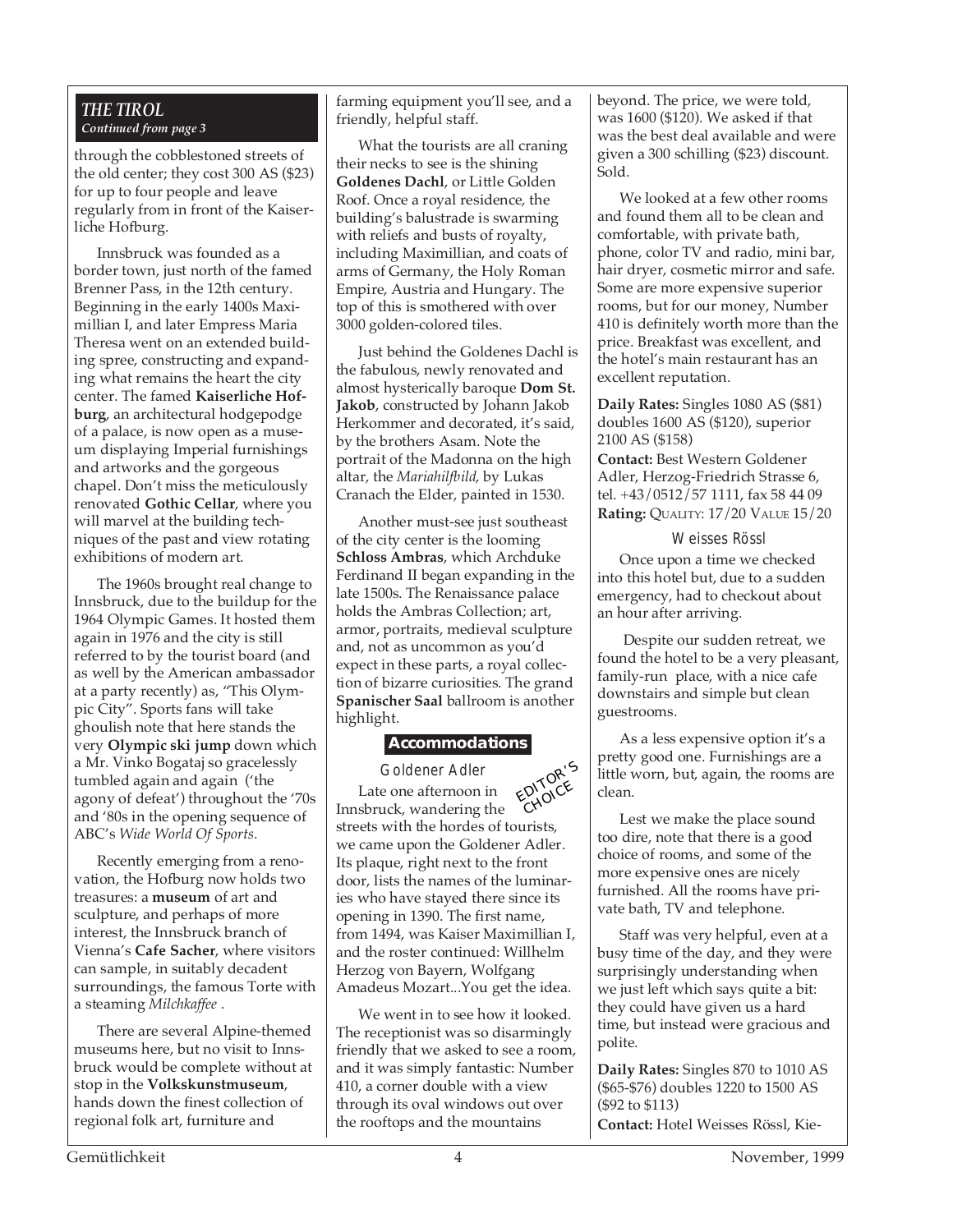bachgasse 8, tel. +43/0512/58 30 57, fax 58 30 575 **Rating:** QUALITY 10/20 VALUE 12/20

Schloss Matzen Using Innsbruck as a base to explore the surrounding region has its advantages, but using the surrounding region to explore Innsbruck might have more. And, when you have the opportunity to spend a couple of nights in a 12th century

Schloss Matzen, now owned by Americans Margaret and Chris Kump, is about half an hour east of Innsbruck, nestled in the heart of the Tirolean Alps, near Wörgl.

castle for about \$200 double, you

should snag it.

Margaret and Chris, who inherited the castle in 1995 (in the family since 1957), have renovated up a storm over the last several years (the *New York Times* profiled the couple as having a money pit) and the cheerful castle now has 11 rooms open to visitors, all with private bathrooms and central heating.

Nearby are heaps of activities, like walking, cross-country and downhill skiing, rock climbing, biking and, in summer, river rafting and swimming.

Guests tend to be well-traveled Americans, including lots of visitors returning to the region for further exploration and expatriates, and the B&B is open from May to October and from Christmas to mid-February. There's an Austrian Wine hour daily, and breakfast consists of fabulous fresh-baked goods, assorted cheeses, yogurt, quark, fruit, and hot entrees like french toast and scrambled eggs.

From Innsbruck, take the Autobahn towards Salzburg, then the Kramsach, Rattenberg, Brixlegg exit. From there, go left toward Rattenberg and Brixlegg. Turn right at the traffic circle opposite the SPAR supermarket and go 1.3km, through a second traffic circle. Immediately after the blinking yellow traffic light turn left onto the narrow road which leads right to the castle.

Schloss Matzen's website says there is a two- night minimum stay requirement, but owner Margaret Kump tells us if you can only stay one night they won't hold you to the minimum.

You should also be aware of Matzen's cancellation policy. Reservations must be accompanied by payment in full for the first night's stay. A 30-day cancellation notice is required and in such cases there is a \$25 service fee. Cancel less than 30 days from the date reserved and you get no money back unless the room can be rented to someone else.

Since our first review of it in July 1996, several *Gemütlichkeit* readers have reported favorably on Matzen.

**Daily Rates:** No singles. Doubles range from \$145 to \$250, averaging \$200, including breakfast and wine hour but not an 11% tax. **Contact:** Schloss Matzen, 10701 Gurley Lane, Mendocino, CA 95460, tel 888 837 0618, 707 937 0619, www.schlossmatzen.com, or in Austria, +43/05337/626 79, fax (Munich) +49/089/202 386 54 **Rating:** QUALITY 15/20, VALUE 15/20

#### Schloss Hotel

The nicest, and most expensive, place we saw in the region was the highly-regarded Schloss Hotel in the village if Igls, just south of Innsbruck. Privately held by the Beck family for over 25 years, this exquisite hotel is set in a 19th century mansion on a hilltop overlooking Innsbruck. EDITOR'S CHOICE

We went in unannounced and, frankly, not really dressed for success, but the management and desk staff were absolutely shockingly polite, pleasant, friendly and helpful. Without saying why, we asked to see some rooms, and immediately an escort was dispatched to tour us through the property.

The five-star resort has only 33 beds, and you do have the impression that you're staying not in a hotel but rather with some incredibly wealthy distant relative who's invited you for the weekend. Igls

itself has a reputation as something of a spa town, and ski slopes and golf courses are all nearby, as are hiking and riding trails, tennis and other outdoor activities.

Inside the hotel there's a sumptuous living room, a very cozy fireplace bar, and what we thought was the highlight, a connected indoor and outdoor pool.

Rooms are, simply put, fabulous. The very best of everything, and all the amenities make this one of the best places to have an extravagant holiday in the Tirol.

It is, however, a splurge. Double rooms from May to October are 4300 AS (\$331), and at Christmas time they're 5500 AS (\$423). But if you're after the absolute best of everything, this is the place to be.

**Daily Rates:** Singles 2000 to 2900 AS (\$154-\$218), doubles 3600 to 5500 AS (\$271-\$413), suites 4240 to 6100 AS (\$319 to \$459)

**Contact:** Schloss Hotel, Family Beck, A-6080 Igls, tel. +43/0512/377 217, fax 378 679

**Rating:** QUALITY 19/20, VALUE 15/20

#### **Sustenance**

Restaurant Ottoburg

It looked suspiciously like a tourist trap, and so it was with great trepidation that we entered this comfortable cellar restaurant. We were nervous about its perfect location — smack in the touristy heart of the city, on the River Inn and in the cellar of one of the town's oldest buildings, sporting a EDITOR'<sup>S</sup> CHOICE

guard tower that may have protected the Hofburg.

The room was slightly smoky, but we liked very much the way the modern furnishings and renovation complemented the historic architecture, and the staff were very welcoming — big smiles all around, and we had barely sat down before our waiter came around offering drinks — efficient and not at all pushy.

The menu changes daily. We had

*Continued on page 6…*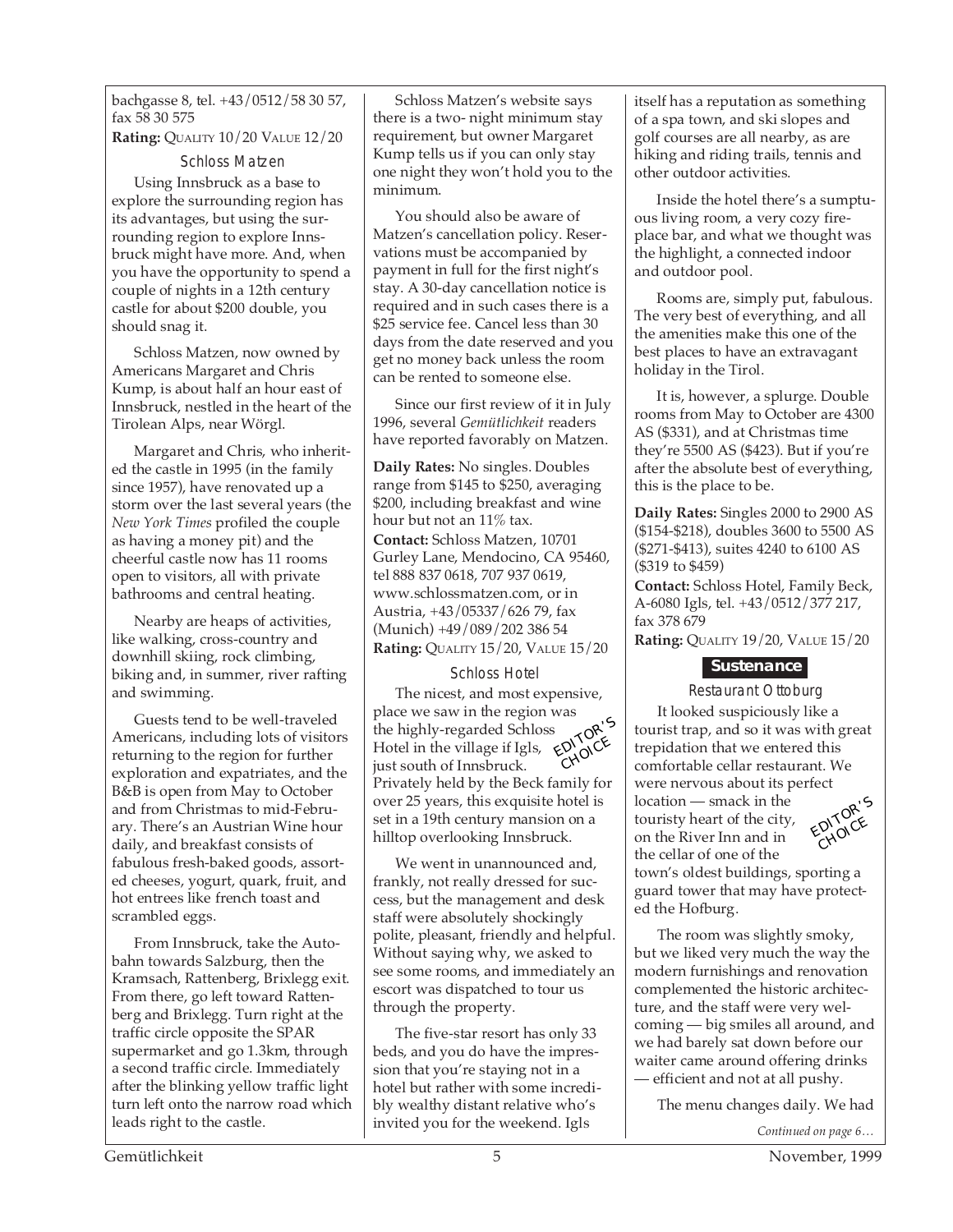#### *THE TIROL Continued from page 1*

two absolutely delightful meals: *rosagebratenes Hirschentrecote auf pikanter Wildsauce* (rare roasted stag fillet in a mildly spicy sauce) for 235 AS (\$18), and a sensationally tender Brazilian steak fillet with *Pfeffersauce*, puffed potatoes and fresh steamed green beans that knocked my socks off for 330 AS (\$25).

Restaurant Ottoburg, Herzog-Friedrich-Strasse 1, tel. +43/0512-584 338, 0512-574 652, open Monday to Saturday, 10am to midnight

#### Pizza Subito!

A surprise inclusion here is Pizza Subito!, a small snack place opposite Restaurant Ottoburg. We noticed it several times while walking through the city, and each time we glanced in there were crowds of happy people; students, pensioners, tourists and locals. So before we left we tried it.

The large slices of pizza, which run from about 50 AS/\$4, are heavenly, with just the right amount of sauce, a crust that's not too thick and not too thin, generous portions of fresh mozzarella and a choice of several other toppings.

Service is very friendly, and we include Pizza Subito! as an option for grabbing a quick snack while on the run between sights. It's great for a light lunch, but remember; it's fast food and there's no atmosphere to speak of.

Pizza Subito!, Kiebachstrasse 2, tel 0512-562 862

#### Cafe Sacher

A clone of the Vienna favorite, Cafe Sacher Innsbruck attempts to capture the opulence of its mother, and to a certain degree succeeds. The famed torte is of course available and scrumptious, along with superbly rich coffees and coffee-based drinks and exceedingly creamy desserts and sweets. The atmosphere is posh, with lots of wood and dainty furniture — in essence, an Austrian cafe from Central Casting.

But on our visit, service was less

than stellar, and the staff was darned high-fallutin' about the little they *did* do! Perhaps it was stage fright; we visited in September, just a couple of weeks after the grand opening. Since then, friends have gone and said it was great, so it could have just been a bad Herr day — regardless, it's definitely worth a try. Cafe Sacher, Kaiserliche Hofburg, tel. +43/0512/56 56 26

#### Gasthaus Herrenhaus

Near Schloss Matzen we found two cozy restaurants, one nicer than the other but both worth recommending.

Since 1930, the Moegg family has run the **Gasthaus Herrenhaus** in the town of Brixlegg near Schloss Matzen, and the quality of food is consistently high. The staff is accommodating, and several speak English — even those that don't make an effort.

There's good news on two fronts: first, the menu is varied, with everything from Tirolean specialties like *Zwiebelrostbraten,* to the twice weekly fresh fish specials, to the fresh game shot personally by chef Christian Moegg. When there's venison it's served in a number of ways, from steaks to goulash, to ragout. But the repertoire is not at all confined to the local stuff; you're as likely to see grilled chicken breast served with ratatouille and homemade noodles as food from the region.

Second, there's nothing on the menu that's over 200 AS (\$13.50), and you can usually get out with a main course, appetizer, desert and a glass of wine for under \$25 a person.

The restaurant is open Wednesday to Sunday and closed in July. Gasthaus Herrenhaus**,** Herrnhausplatz 1, Brixlegg, tel. 05337/622230

#### **Stockerwirt**

In the town of Reith (pronounced, of course, "right"), we visited a second, less impressive, but still warm, welcoming and friendly restaurant. **Gasthaus Stockerwirt**, does immense portions of meat-andpotatoes traditional Tirolean cooking at good prices with little fuss or bother .

It's not gourmet cuisine, and decor is a bit rough around the edges, but dependably good. Main courses average about \$12 to \$15. Keep it in mind as a second choice if you're in the region when the Herrenhaus is closed.

Gasthaus Stockerwirt**,** Dorf 39, Reith im Alpbachtal, tel. 05337 / 62213 **M** 



#### **Keep the Bunker Closed**

First of all, my thanks for an outstanding October issue. On a trip to Germany next summer, I will be visiting eight of the listed UNESCO World Heritage sites in Germany, including Goslar. I hope sometime to visit other places in the Harz Mountains, including Quedlinburg.

I do not agree with the opinion that the remains of Hitler's bunker should have been opened up and exhibited to the public.

First, from what I have read, there would be little to see except for broken pieces of concrete, as the Russian occupation forces blew up the bunker before covering it over, shortly after the end of the war.

Second, there are plenty of sites in and around Berlin to remind people of the Nazi era, including those you mentioned.

Third, there is nothing of historical value that can be learned from the remains of Hitler's bunker. The facts of how, where, and when he died are well known from the nowopened Soviet records. Whether or not the site would become a shrine for neo-Nazis, it would satisfy nothing for the rest of us but morbid curiosity.

Keep up the good work. Your newsletter is always interesting and informative.

> **IM MENTZER** LOS ANGELES CA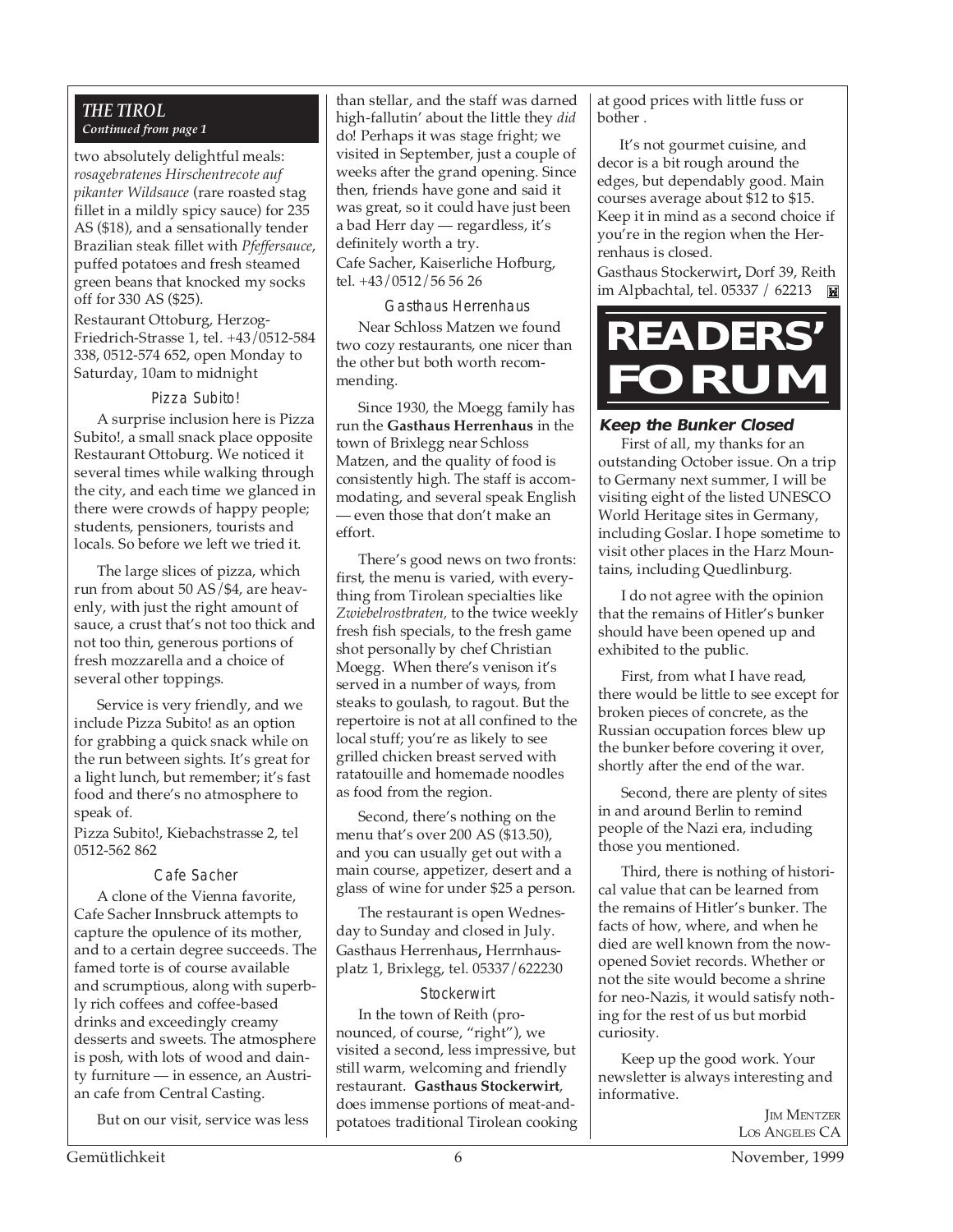#### **Unhappy With Munich Story**

Since my family came from northern Switzerland in the 1840s, and dates back to the 1100s in southwest Germany, I subscribed to *Gemütlichkeit* with considerable expectation. I've been disappointed.

Now I've received the latest issue. Munich. *München*, as you might have told your readers so they wouldn't insult the locals. Perhaps half the visitors to Munich come there by way of the Bahnhof and stay at a hotel nearby; I've stayed at two within the past two summers, one expensive (**Eden Wolf**, luxurious) and another further down the block at half the price. Of course, this is the west end of the center of town, with everything within walking (or U- or S-bahn) distance, yet you offer no accommodations in this area.

One of the special highlights of Munich is its four opera houses, one an exact replica of Bayreuth. The Cuvilliés Theatre (next to the Munich Opera house) is the finest example of rococo architecture anywhere. To not mention these is like telling someone visiting Washington, D.C. to not see the Smithsonian or the White House.

As you see, I'm not impressed by your Munich expert Nick Selby. Maybe if he had to VISIT Munich he'd have written a different article.

The entire line of Storrers, be they Storre, Storer, Stor, Sturah, Zorrer, Zdora, Stohrer, Stohrer, Stoerer or other variant, are from Swabia. Yes, Baden-Württemberg and northeast Switzerland, tho Stuttgartians refuse to accept Baden as truly Swabian. Since I subscribed, there's been nothing on Swabia, and the last article on Stuttgart is half a decade old. If you've never eaten *Maultaschen* you cannot say you know Swabia. *Spätzle* is Swabian, also. My family came to America from Siblingen, 10 km from Schaffhausen, and 8 from Neuhausen-am-Rheinfall, the largest waterfall in Europe (and the prettiest). Two years ago I ran a worldwide Storrer *treffen*/Reunion in Siblingen; Storrers from around Europe, the U S of A and Brazil attended. We had over 300 people at a big outdoor festival in the town of only 740 people. The former *Gemeindepräsident* was a Storrer, and the contemporary one a seventh cousin Kübler. By now I know my way around the territory, and people know me as I was on Swiss TV regarding the *treffen*.

Is there any reason I should resubscribe or recommend your publication to my thousand some US cousins?

> WILLIAM ALLIN STORRER NEWARK NJ

(*Ed. Note: Nick Selby did, in fact, mention the Residenz, of which the theater designed by Cuvilliés is a part, though to see it one must purchase a separate ticket. To learn more about Mr. Storrer and his family visit his web site at www.storrer.com*)

#### **Ballenberg Museum**

We average three trips a year to German-speaking countries. Here are two items from a recent trip we thought worthy of passing along.

1. The **Swiss Open-Air Museum** in Ballenberg. It is an area of 10 square kilometers with buildings brought from all over Switzerland. There must be over 125 different structures of all ages. The exhibits are labeled in German, French and English. The English versions are not as in depth as the German. We have seen many of these types of museums throughout Europe and this is one of the best. The location is not signed well and takes some effort to find, but well worth the trip if you are interested in the Swiss life of old.

2. Finding a last night hotel near Stuttgart has always been a problem. If one has an early flight, there is always the concern of stopped traffic on the Autobahn approaches to the airport. The **Landgasthof Hotel Rössle** (tel. +49/07157/7380, fax 20326) is a three-star property that may not live up to your normal higher living, but it is clean, friendly and only 20 kilometers south of the airport using the less travel B27. We paid 160 DM (\$85) for a double room and breakfast. The village of Waldenbuch is small, but with a well planned walking tour explaining it's history. The wall signage is only in German. Also in the town is an interesting Gasthaus called **Goldener Ochsen** that has a Gast Zimmer right out of the 50s. The food is traditional Swabisch but more important are the people. If you understand and speak German the *Stammtisch* will provide you a real insight into the way people feel and think. Also the village is the home of the Ritter Sport Chocolate factory.

> PETE & TREVA FOURNIER PHOENIX AZ

#### **Passau Hotel**

Highly recommend the **Hotel Residenz** in Passau (Fritz-Schäffer-Promenade, D-94032, tel. +49/0851/ 35005, fax 35008). For 235 DM (\$125) per person for four days, we got a huge no smoking room with a view, a boat ride on the Danube, a city tour, and an organ concert. It cost 10 DM (\$6) per day for the parking garage.

This is an older hotel but super clean, with a great breakfast buffet. RENATE KASZNIA **UNIVERSAL CITY TX** 



■ **The Zürich office of tourism offers "The Zürich Experience"** package which includes:

• Two overnights with breakfast in the hotel category of your choice

• Two-hour city tour in new trolley bus

• One-day public transport pass for city and environs (including Uetliberg and Albiskette)

• The Zürich Night Card, good for an assortment of discounts and free drinks in 21 pubs and restaurants. Card includes a tram pass for the city network)

• Discount voucher booklet, city map and documentation

*Continued on page 8…* The per person, double occupancy rates range from 245 Sfr. (\$159)